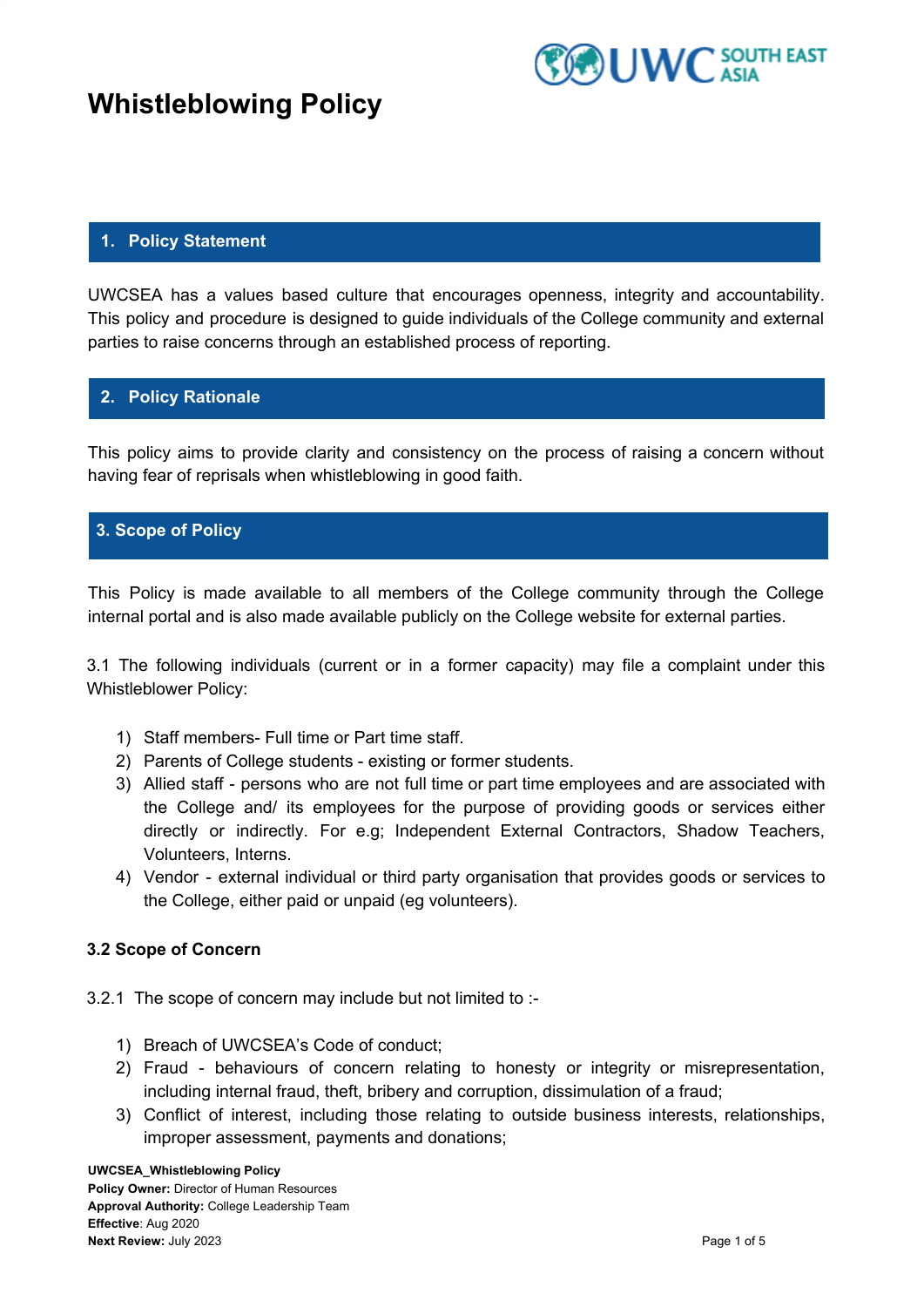

- 4) Contractual Breach Practices or behaviours of concern relating to compliance with policies, procedures or the law; Breaches of privacy or confidentiality, including student information;
- 5) Unethical behaviour that does not represent UWCSEA's commitment, to do the right thing by its community members; abuse of power;
- 6) Health and Safety or environmental dangers or damage

### **3.3 Exclusions**

3.3.1 While the College encourages the reporting of the above concern, not all types of concerns are intended to be covered by this Policy. Examples of areas that are generally not covered by this policy include:

### Exclusion 1 - Parent Concerns on student related matters

For current and former parents of College students, matters relating to the delivery of the student related services, should be channelled to the Head of Campus or the School Principals.

Exclusion 2 - Personal Work-related Concerns

For employees of the College, reporting of matters relating to a grievance that directly affects their employment, whether in the current or former capacity, should be channelled to the HR designated Employment Relations Specialist or Director of Human Resource.

### **3.4 Ownership**

3.4.1 The Board's Audit and Risk Committee (ARC) has oversight of this policy. The Director of Human Resources (DHR) has the responsibility for the operations and processes required to execute this Policy including the receipt, investigation, review and resolution of cases.

## **4. Definitions**

| <b>Whistleblowing Case</b><br>Officer (WCO) | The person appointed by the Director of Human Resources in<br>consultation with the College President, to manage a particular<br>whistleblowing concern.                                                                                       |
|---------------------------------------------|------------------------------------------------------------------------------------------------------------------------------------------------------------------------------------------------------------------------------------------------|
| <b>Investigation Team</b><br>(WIT)          | <b>Whistleblowing case</b> Individuals who have the appropriate skills and subject matter<br>expertise to carry out the investigations in a fair and impartial manner.<br>The team made up of 2 or 3 individuals, is selected and appointed by |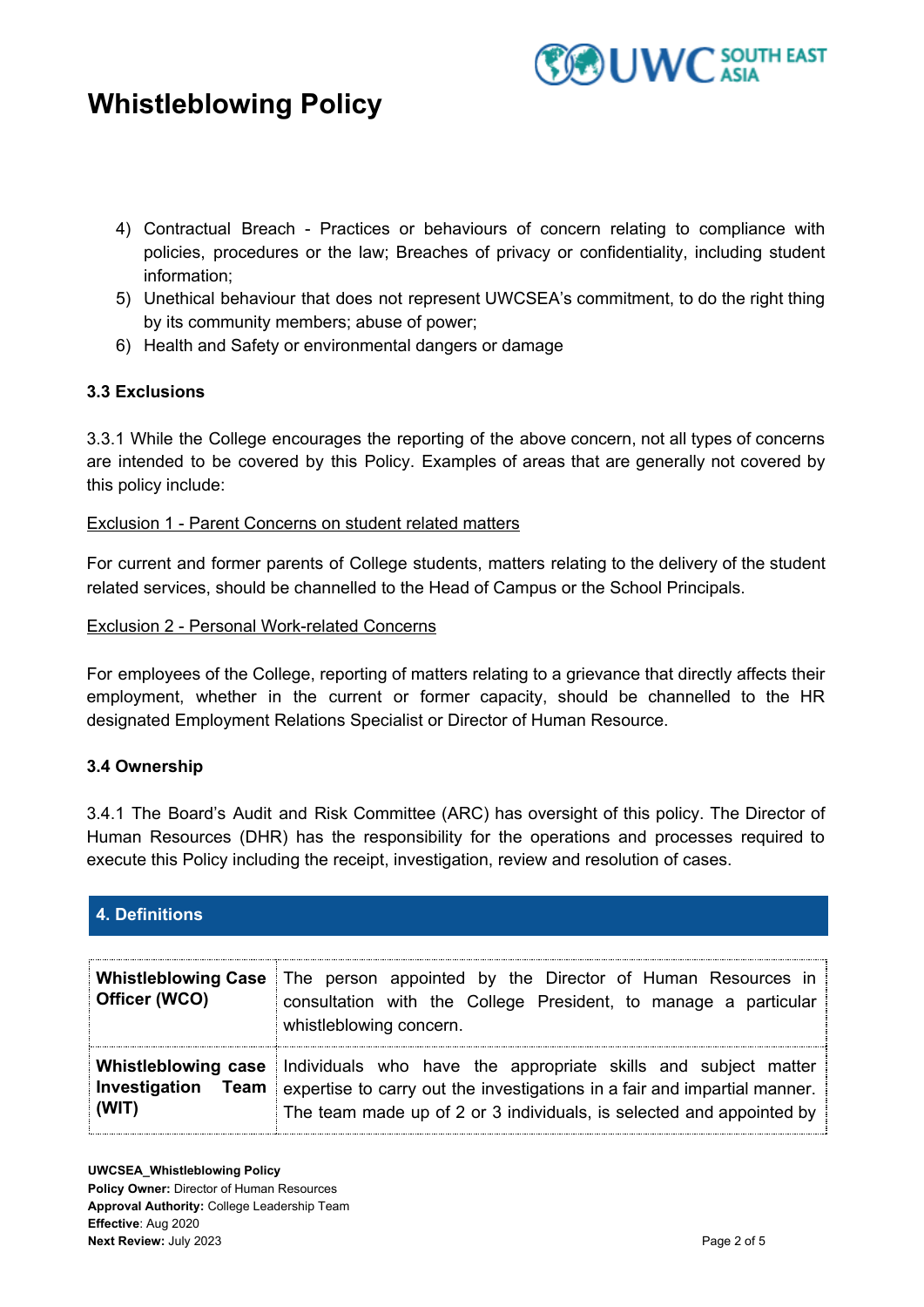

|                                   | the DHR in consultation with the College Leadership Team (CLT) for<br>each individual case.                                                                                                                                           |
|-----------------------------------|---------------------------------------------------------------------------------------------------------------------------------------------------------------------------------------------------------------------------------------|
| <b>Risk Framework</b>             | A methodology for the evaluation of whistleblowing cases and the<br>assignment of risk ratings.                                                                                                                                       |
| <b>Legal Implications</b>         | Consequences which involves being in violation of the law, acts or<br>regulations of Singapore.                                                                                                                                       |
| <b>Data Protection</b>            | Confidentiality of College information relating to its students, parents,<br>staff or vendors.                                                                                                                                        |
| <b>Confidential</b><br>report     | <b>Case</b>   When making a Whistleblowing Case report, the individual consents to<br>the disclosure of their identity to the Whistleblower Officer for the<br>purposes of investigations and reporting to the relevant stakeholders. |
| <b>Anonymous</b><br><b>Report</b> | <b>Case</b> : When making a Whistleblowing Case report, the individual has not<br>made known their identity to the Whistleblowing Case Officer.                                                                                       |

## **5. Protocols & Practices**

## **5.1 Case Reporting by Whistleblower**

5.1.1 Persons who would like to consult on their potential whistleblowing concerns may speak to the Heads of Campus/ Principal/ Director.

5.1.2 A formal whistleblowing concern should be reported and followed up via the email id: [whistleblower@uwcsea.edu.sg](mailto:whistleblower@uwcsea.edu.sg) with the full set of information provided as per the Whistleblowing Report Form. This email id is managed by the Director of Human Resources (DHR).

All whistleblowing complaints are received by the DHR.

5.1.3 In case of insufficient background to the case, there will be an impact on the ability to evaluate, investigate and resolve a whistleblowing case.

5.1.4. For segregation of duties reasons, in case of a concern regarding DHR or an ARC member, the reporting email to use is: *[chair@uwcsea.edu.sg](mailto:chair@uwcsea.edu.sg)*. This email id is managed by the Chair of the Board.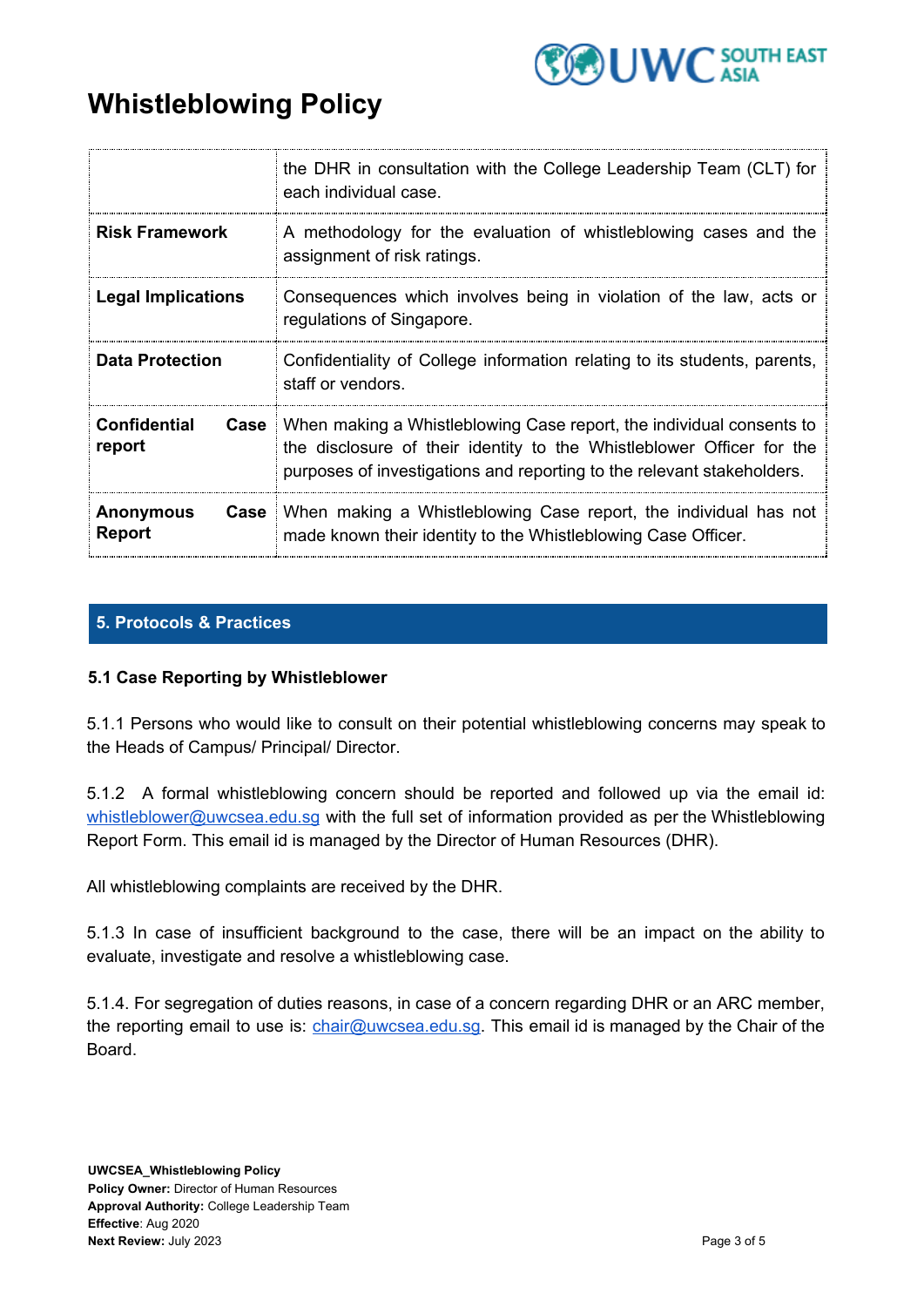

### **5.2 Initial Case Assessment**

5.2.1 All cases lodged will be evaluated by the DHR in consultation with the College Leadership Team, taking into account the severity of the possible consequences of each case in relation to the safety of the community members, legal implications, reputational damage to the College, financial loss to the College, etc. Accordingly, a risk rating would be attributed to each case. The risk rating would determine the course of action and timelines for the case.

### **5.3 Case Closure**

All cases will be investigated by either the Director of Human Resources or the Whistleblowing Investigation Team, taking into account the case severity and risk rating. The College commits to closing all cases depending on the complexity within 3 to 9 months.

A detailed investigation process guidebook shall be referenced by the WIT for each case.

### **5.4 Case Reporting to ARC**

5.4.1 All medium and low risk rating cases will be reported to the Audit and Risk Committee (ARC) on a quarterly basis. High risk rating cases will be notified/ reported to the ARC on an immediate basis. A quantitative report of cases, even if nil, is reported every quarter to ARC.

If the complaint was made in good faith, and subsequent investigations were not able to substantiate the claims made, no action will be taken against the whistleblower. If however, allegations were made frivolously, maliciously or for a potential personal gain, disciplinary action may follow.

5.4.2 All case reports will be treated in strict confidence. The college encourages the whistleblower to put his/her name to any concern as knowing the identity of the whistleblower may improve the effectiveness of the investigation. At the appropriate time, the whistleblower may need to come forward as a witness. it is not possible to guarantee that the whistleblower will not be named in an investigation undertaken by the College.

5.4.3 For anonymous case reports, the College will conduct investigations taking into account the seriousness of the concern raised, the credibility of the concern and the capacity to confirm the concern from attributable sources. The college may not be able to take the case further if there is insufficient information to make a risk assessment and carry out investigations on the case.

Reporting concerns to the media, will mean that the whistleblower would fall outside the protection provided by this policy.